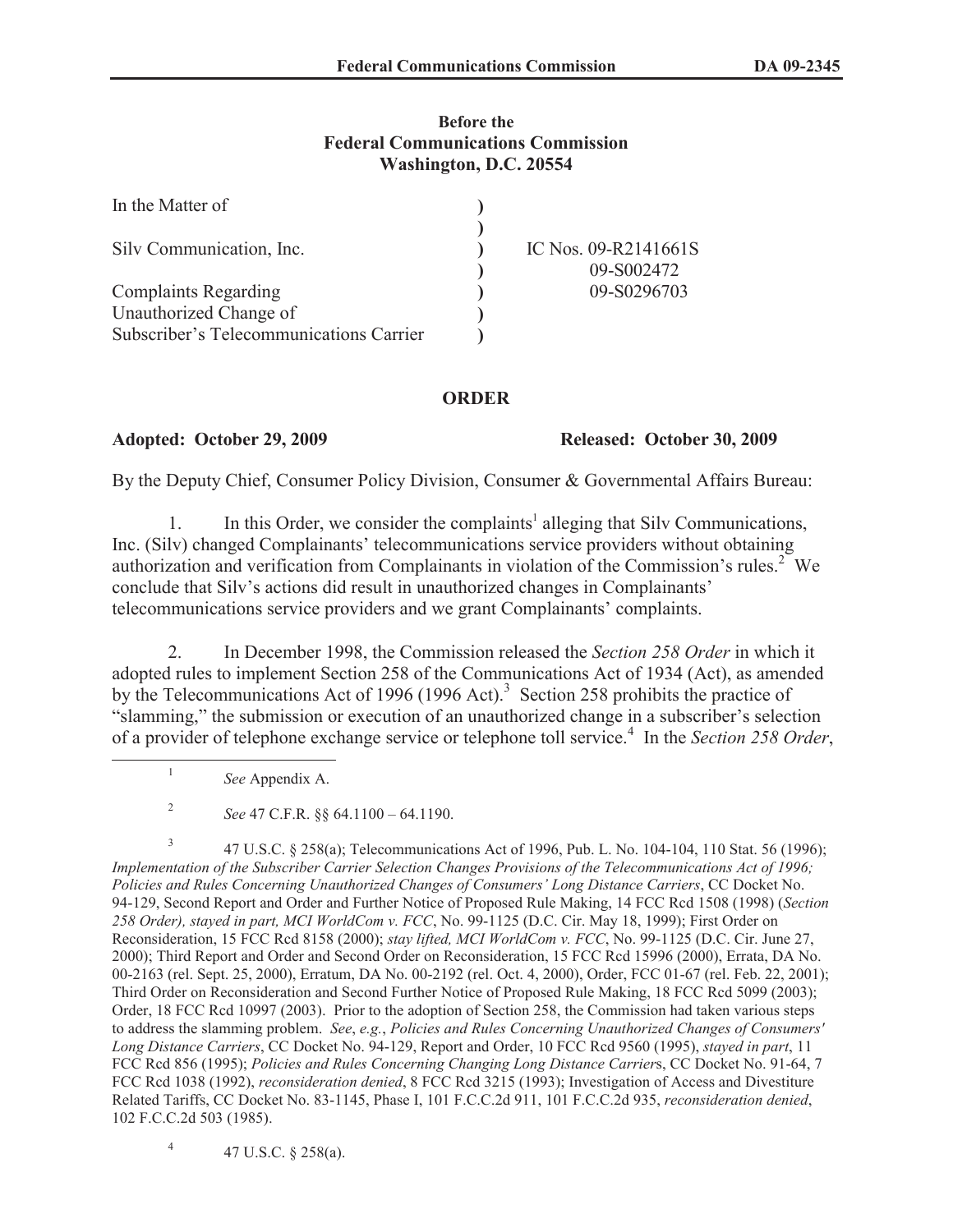the Commission adopted aggressive new rules designed to take the profit out of slamming, broadened the scope of the slamming rules to encompass all carriers, and modified its existing requirements for the authorization and verification of preferred carrier changes. The rules require, among other things, that a carrier receive individual subscriber consent before a carrier change may occur.<sup>5</sup> Pursuant to Section 258, carriers are absolutely barred from changing a customer's preferred local or long distance carrier without first complying with one of the Commission's verification procedures.<sup>6</sup> Specifically, a carrier must: (1) obtain the subscriber's written or electronically signed authorization in a format that meets the requirements of Section 64.1130; (2) obtain confirmation from the subscriber via a toll-free number provided exclusively for the purpose of confirming orders electronically; or (3) utilize an independent third party to verify the subscriber's order.<sup>7</sup>

3. The Commission also has adopted liability rules. These rules require the carrier to absolve the subscriber where the subscriber has not paid his or her bill. In that context, if the subscriber has not already paid charges to the unauthorized carrier, the subscriber is absolved of liability for charges imposed by the unauthorized carrier for service provided during the first 30 days after the unauthorized change.<sup>8</sup> Where the subscriber has paid charges to the unauthorized carrier, the Commission's rules require that the unauthorized carrier pay 150% of those charges to the authorized carrier, and the authorized carrier shall refund or credit to the subscriber 50% of all charges paid by the subscriber to the unauthorized carrier.<sup>9</sup> Carriers should note that our actions in this order do not preclude the Commission from taking additional action, if warranted, pursuant to Section 503 of the Act.<sup>10</sup>

4. We received Complainants' complaints alleging that Complainants' telecommunications service providers had been changed to Silv without Complainants' authorization.<sup>11</sup> Pursuant to Sections 1.719 and 64.1150 of our rules,<sup>12</sup> we notified Silv of the complaints and Silv responded.<sup>13</sup> In its responses, Silv stated that authorization was received and confirmed through third party verifications (TPVs). We have reviewed the TPVs Silv filed with

- 5 *See* 47 C.F.R. § 64.1120.
- 6 47 U.S.C. § 258(a).

7 *See* 47 C.F.R. § 64.1120(c). Section 64.1130 details the requirements for letter of agency form and content for written or electronically signed authorizations. 47 C.F.R. § 64.1130.

8 *See* 47 C.F.R. §§ 64.1140, 64.1160. Any charges imposed by the unauthorized carrier on the subscriber for service provided after this 30-day period shall be paid by the subscriber to the authorized carrier at the rates the subscriber was paying to the authorized carrier at the time of the unauthorized change. *Id.*

9 *See* 47 C.F.R. §§ 64.1140, 64.1170.

- <sup>10</sup> *See* 47 U.S.C. § 503.
- <sup>11</sup> *See* Appendix A.

<sup>12</sup> 47 C.F.R. § 1.719 (Commission procedure for informal complaints filed pursuant to Section 258 of the Act); 47 C.F.R. § 64.1150 (procedures for resolution of unauthorized changes in preferred carrier).

<sup>13</sup> *See* Appendix A.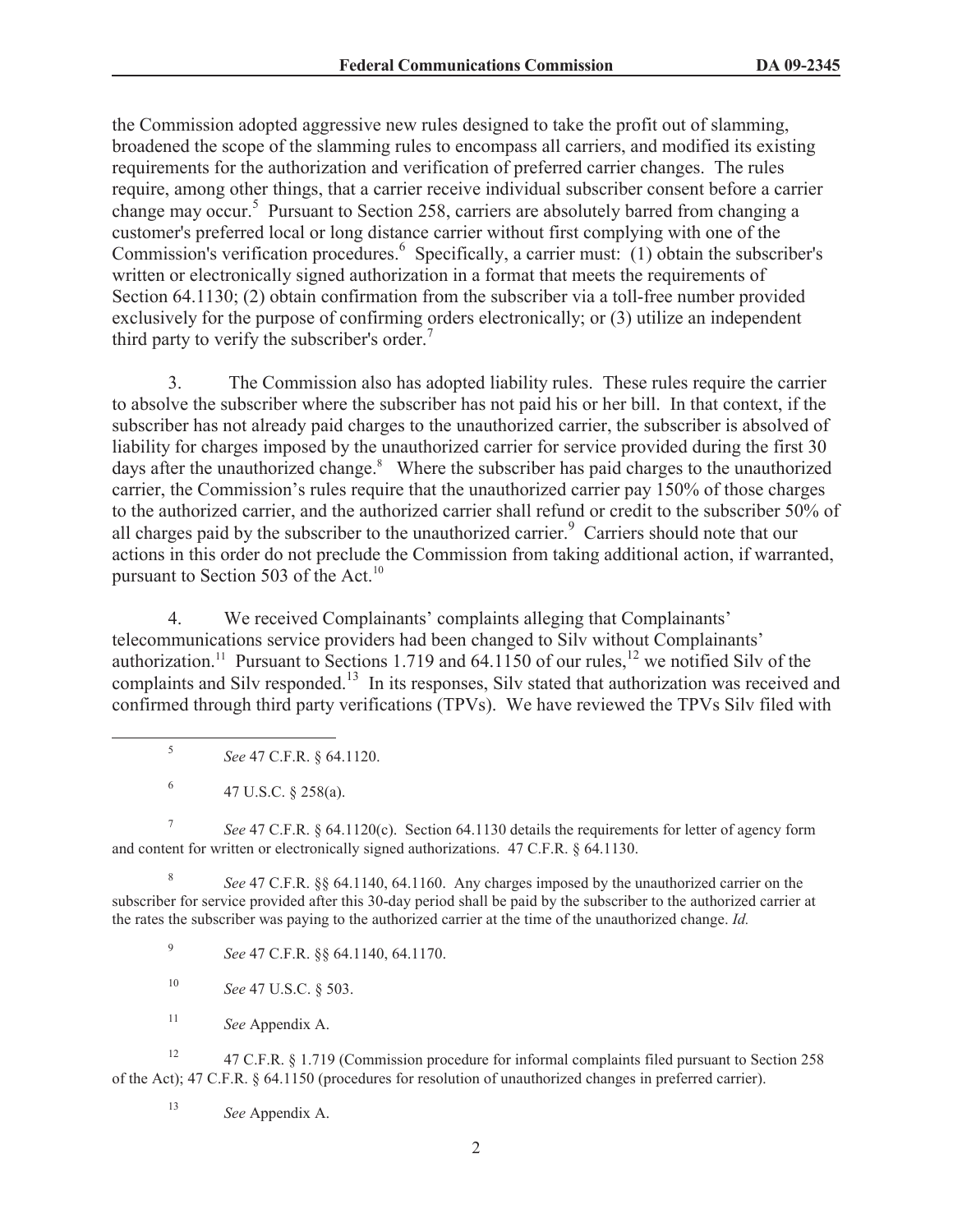its responses. In each case, the verifier failed to convey that long distance service encompasses all international calls. <sup>14</sup> We conclude that Silv did not provide clear and convincing evidence of valid authorized carrier changes by Complainants.<sup>15</sup> Therefore, Silv violated the Commission's carrier change rules and we discuss Silv's liability below.<sup>16</sup>

5. Silv must remove all charges incurred for service provided to Complainants for the first thirty days after the alleged unauthorized change in accordance with the Commission's liability rules.<sup>17</sup> We have determined that Complainants are entitled to absolution for the charges incurred during the first thirty days after the unauthorized changes occurred and neither the authorized carriers nor Silv may pursue any collection against Complainants for those charges.<sup>18</sup> Any charges imposed by Silv on the subscriber for service provided after this 30-day period shall be paid by the subscribers at the rates the subscribers were paying to their authorized carriers at the time of the unauthorized changes.<sup>19</sup>

6. Accordingly, IT IS ORDERED that, pursuant to Section 258 of the Communications Act of 1934, as amended, 47 U.S.C. § 258, and Sections 0.141, 0.361 and 1.719 of the Commission's rules, 47 C.F.R. §§ 0.141, 0.361, 1.719, the complaints filed against Silv Communication, Inc. ARE GRANTED.

7. IT IS FURTHER ORDERED that, pursuant to section 64.1170(d) of the Commission's rules, 47 C.F.R. § 64.1170(d), Complainants are entitled to absolution for the charges incurred during the first thirty days after the unauthorized change occurred and neither the Silv nor the authorized carriers may pursue any collection against Complainants for those charges.

<sup>16</sup> If any Complainant is unsatisfied with the resolution of this complaint, Complainant may file a formal complaint with the Commission pursuant to Section 1.721 of the Commission's rules, 47 C.F.R. § 1.721. Such filing will be deemed to relate back to the filing date of such Complainant's informal complaint so long as the formal complaint is filed within 45 days from the date this order is mailed or delivered electronically to Complainant. *See* 47 C.F.R. § 1.719.

<sup>17</sup> *See* 47 C.F.R. § 64.1160(b).

- <sup>18</sup> *See* 47 C.F.R. § 64.1160(d).
- <sup>19</sup> *See* 47 C.F.R. §§ 64.1140, 64.1160.

<sup>14</sup> *See* 47 C.F.R. §§ 64.1120(c)(3)(iii).

<sup>15</sup> *See* 47 C.F.R. §§ 64.1150(d).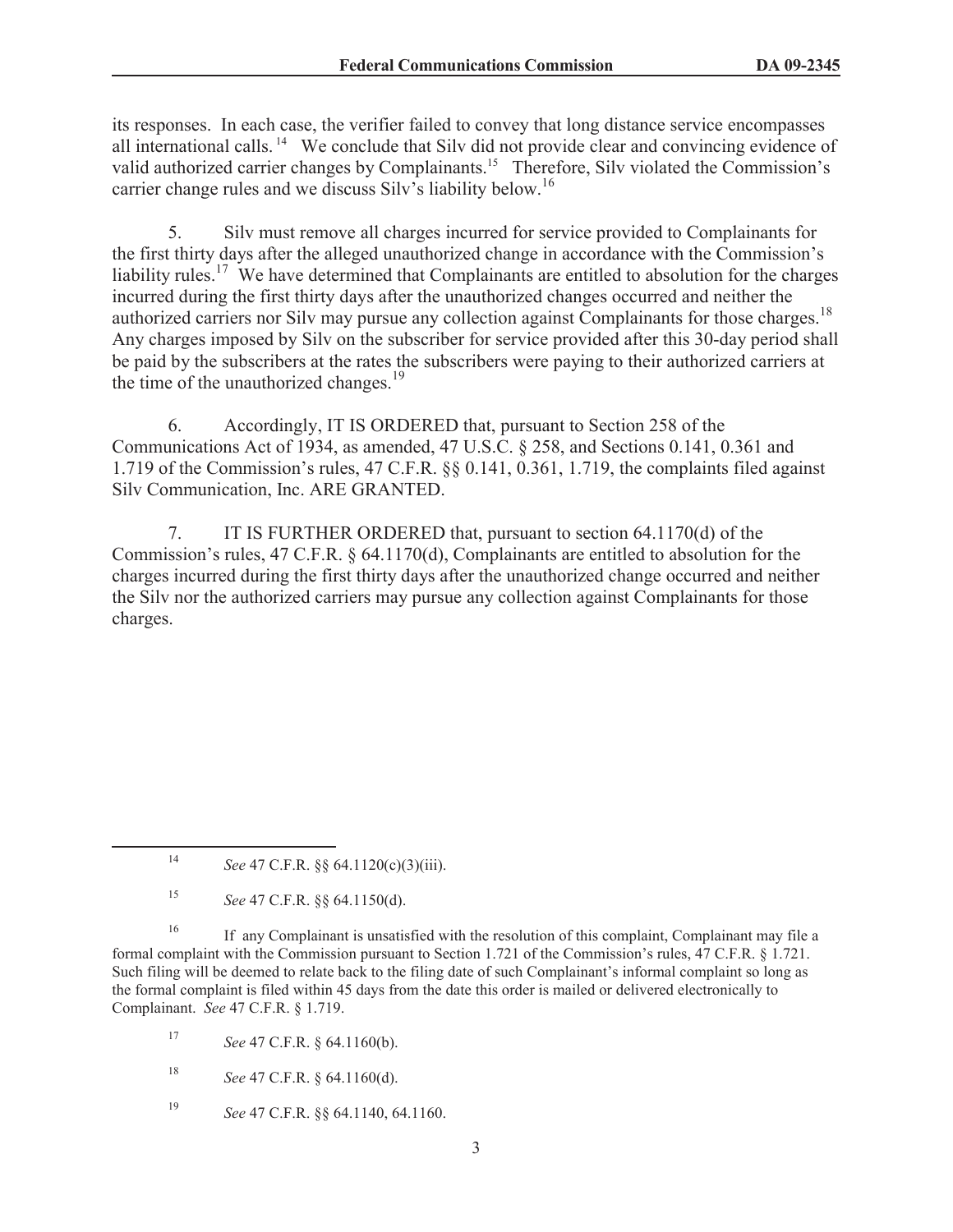8. IT IS FURTHER ORDERED that this Order is effective upon release.

## FEDERAL COMMUNICATIONS COMMISSION

Nancy A. Stevenson, Deputy Chief Consumer Policy Division Consumer & Governmental Affairs Bureau